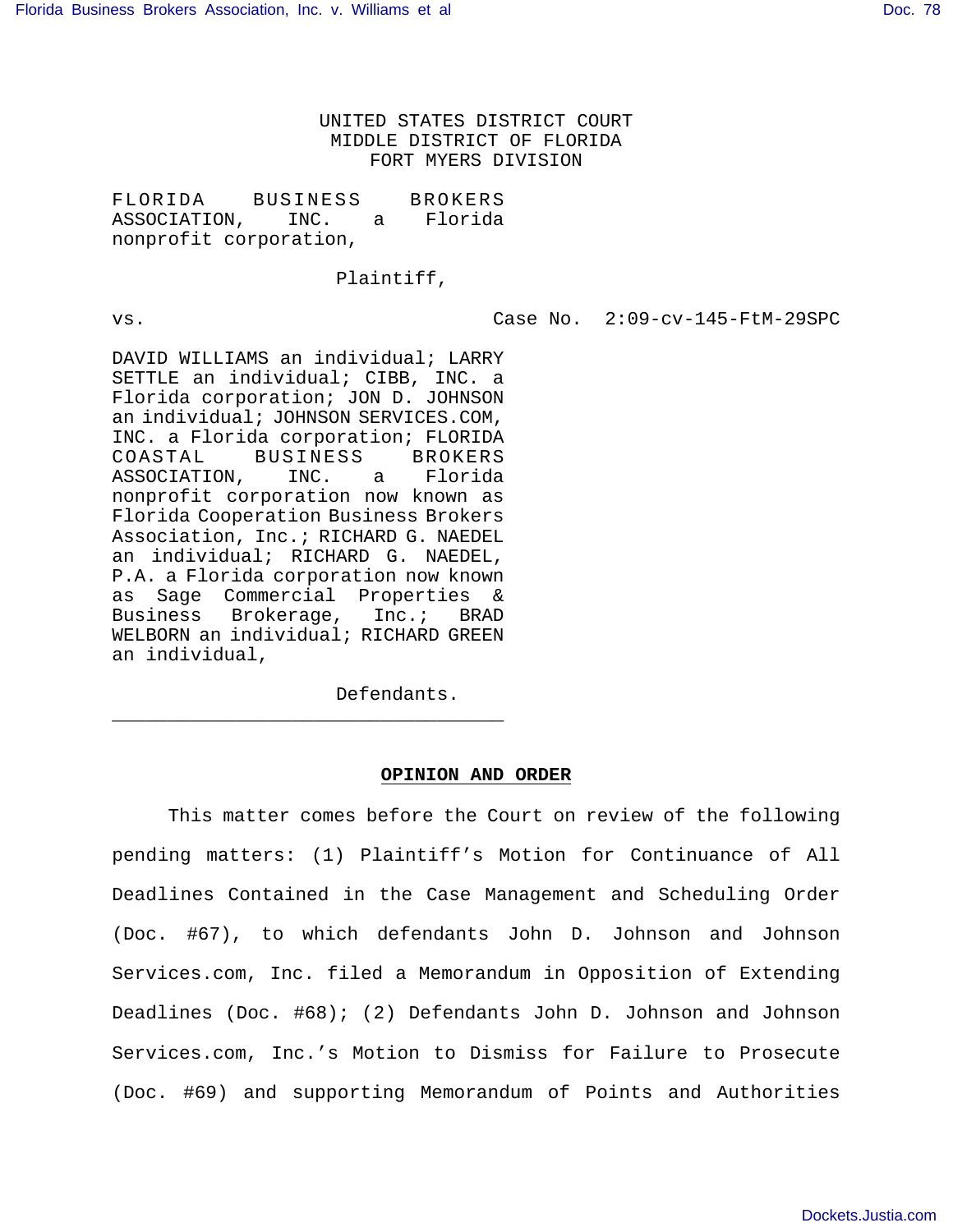(Doc. #70); and (3) Plaintiff's Motion to Voluntarily Dismiss Case without Prejudice (Doc. #72) and Corrected Motion to Voluntarily Dismiss Case without Prejudice (Doc. #73). Defendants filed a Memorandum in Opposition of Plaintiff's Motion to Dismiss Without Prejudice (Doc. #76).

### **I.**

On December 5, 2008, plaintiff Florida Business Brokers Association, Inc. (plaintiff or Florida Business) filed a Complaint (Doc. #1) against David Williams (Williams), Larry Settle (Settle), CIBB, Inc. (CIBB), John D. Johnson (Johnson), Johnson Services.com, Inc. (Johnson Services), Florida Coastal Business Brokers Association n/k/a Florida Cooperating Business Brokers Association, Inc. (Florida Coastal Business), Richard G. Naedel (Naedel), Richard G. Naedel, P.A. (Naedel Association), Brad Welborn (Welborn), and Richard Green (Green). In Count I, plaintiff alleges unfair competition and false designation of origin under the Lanham Act; in Count II, plaintiff alleges a violation of the Anticybersquatting Consumer Protection Act; in Count III, plaintiff alleges a violation of the Federal Trademark Dilution Act; and in Count IV, plaintiff alleges an additional violation of the Federal Trademark Dilution Act.

On March 5, 2009, the case was transferred from Orlando to the Fort Myers Division. (Doc. #30.) A Case Management Report (Doc. #40) was filed on April 13, 2009, and on May 11, 2009, a Case Management and Scheduling Order (Doc. #48) was issued. On May 22,

-2-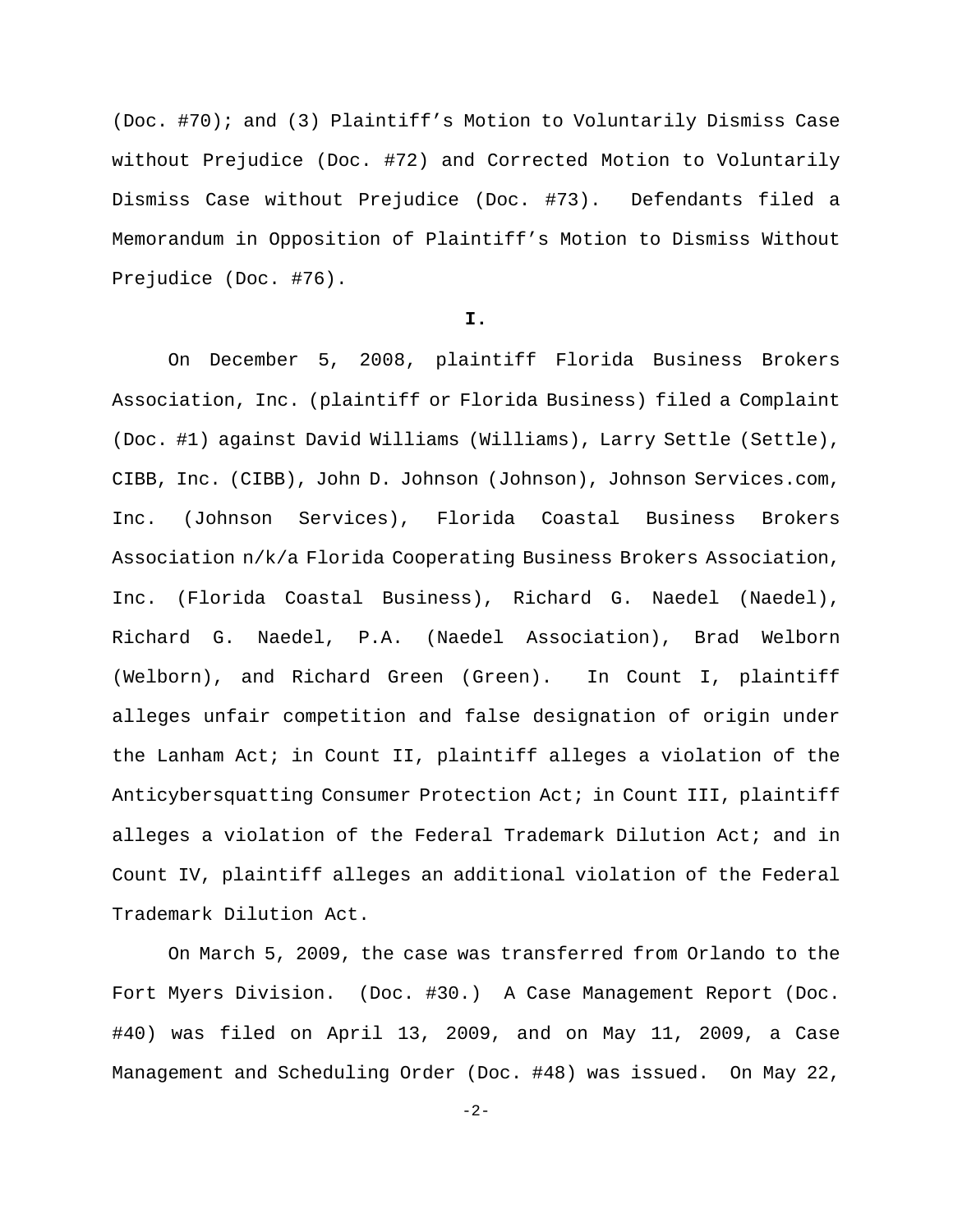2009, defendants Johnson and Johnson Services filed an Answer and Affirmative Defenses (Doc. #50) denying most of the allegations in the Complaint. On September 17, 2009, the Court issued an Opinion and Order (Doc. #58) granting plaintiff's Motion to Strike and granting leave to file amended affirmative defenses. No amended affirmative defenses were filed. All defendants have now settled with plaintiff except defendants Johnson and Johnson Services (Doc. #66.)

#### **II.**

# **A. Motion to Continue Deadlines:**

Plaintiff seeks to continue all of the deadlines in the Case Management and Scheduling Order because it was "financially unable to prosecute this case" until settlement with some of the defendants. The motion to continue all deadlines was filed on March 31, 2010, after the expiration of most of the deadlines, i.e., discovery, to amend pleadings, file dispositive motions, and conduct mediation. (See Doc. #48.) No previous requests to extend the deadlines were filed, and neither plaintiff or defendants John D. Johnson and Johnson Services.com, Inc. (defendants) have conducted any discovery beyond mandatory initial disclosures.

"A schedule may be modified only for good cause and with the judge's consent." Fed. R. Civ. P. 16(b)(4). Under Middle District of Florida Local Rule 3.09(b), "[f]ailure to complete discovery procedures within the time established pursuant to Rule 3.05 of

-3-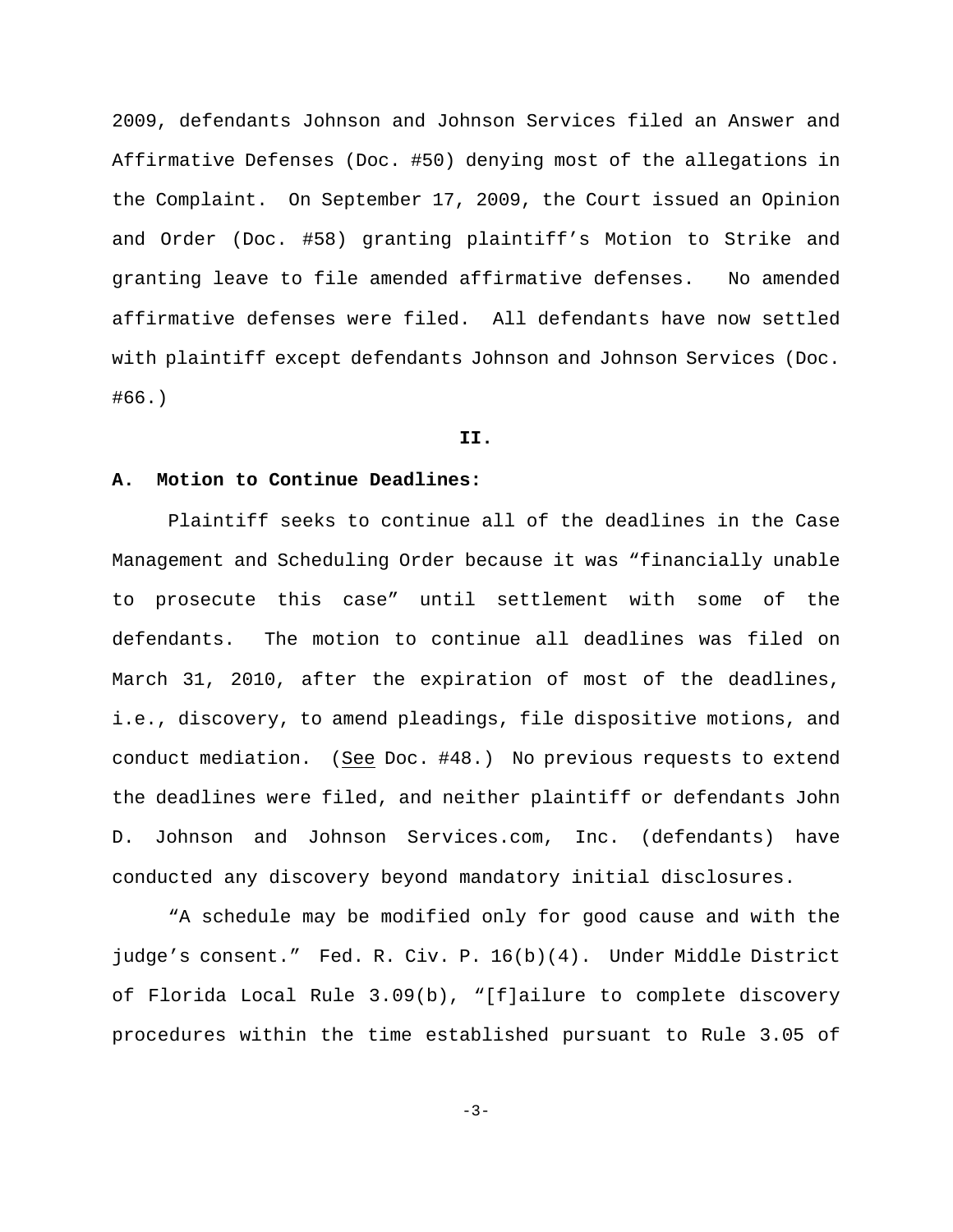these rules shall not constitute cause for continuance unless such failure or inability is brought to the attention of the Court at least sixty (60) days in advance of any scheduled trial date and is not the result of lack of diligence in pursuing such discovery." Plaintiff was the master of its Complaint and the timing of the filing. The Court finds good cause has not been established for failing to comply with the Court's scheduling order, which tracked the dates requested by the parties. The motion is therefore denied.

#### **B. Dismiss for Failure to Prosecute:**

Defendants seeks to dismiss for failure to prosecute. Apparently, defendants also have not engaged in discovery or otherwise complied with the Court's scheduling order. Defendants also belatedly attempt to argue that the Complaint fails to state claims upon which relief may be granted, but such a motion is untimely. Defendants filed an Answer, and did not themselves pursue discovery for their own benefit. Therefore, the parties are equally unprepared to proceed to trial. The Court finds no basis to dismiss for failure to prosecute.

## **C. Voluntary Dismissal:**

Plaintiff seeks to voluntarily dismiss the Complaint without prejudice, but defendants object. Plaintiff has an absolute right to a voluntary dismissal before an Answer or Motion for Summary Judgment is filed. See FED. R. CIV. P.  $41(a)(1)(A)(i)$ ; Matthews v.

 $-4-$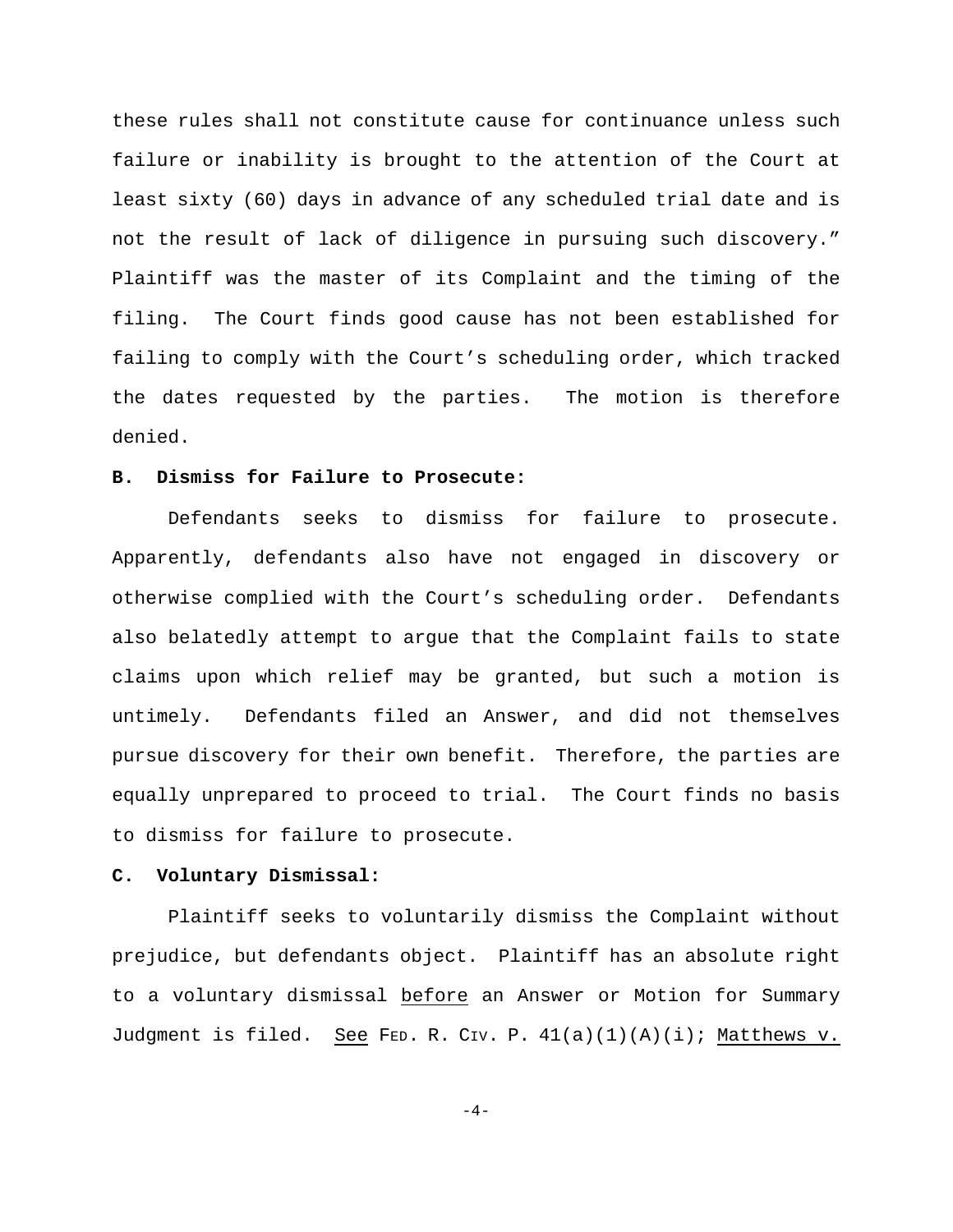Gaither, 902 F.2d 877, 880 (11th Cir. 1990)(collecting cases). Otherwise, a stipulation of dismissal is required, FED. R. CIV. P.  $41(a)(1)(A)(ii)$ , or a dismissal by the Court on terms that it considers proper, FED. R. CIV. P. 41(a)(2).

Defendants object to the request to dismiss without prejudice, asserting that the suit is meritless and was used as a bullying tactic to compel settlement. Defendants argue that dismissal should be with prejudice, or the motion should be denied and the case allowed to proceed to trial, or if granted without prejudice, the dismissal should be subject to the payment of reasonable attorney's fees. On April 5, 2010, defendants filed a Notice Pursuant to Florida Statute § 57.105 (Doc. #71) serving notice on plaintiff that the Complaint was unsupported by law or facts and that it should be dismissed with prejudice within 21 days. This case arises entirely under federal law, and defendants never asserted that the Complaint was frivolous by way of motion to dismiss. The Notice will be stricken.

Upon review of all the filings, the Court finds that the voluntary dismissal should be granted, and that the dismissal should be without prejudice. Although the Court declines to impose attorney's fees as a term or condition of dismissal, the Court will dismiss the case subject to FED. R. CIV. P.  $41(d)$ . $^1$ 

<sup>1</sup>Under Federal Rule of Civil Procedure  $41(d)$ ,

If a plaintiff who previously dismissed an action in any (continued...)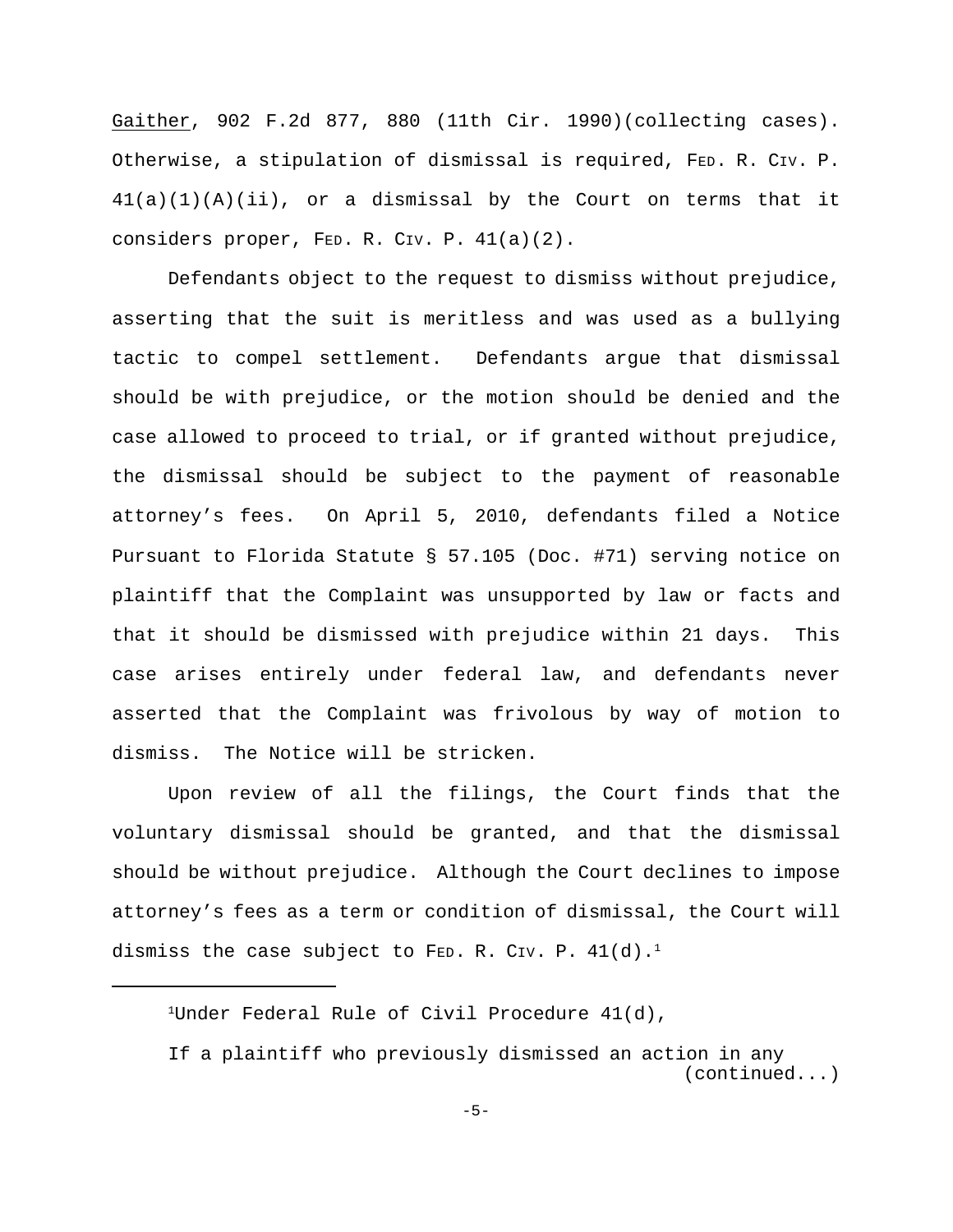Accordingly, it is now

# **ORDERED:**

1. Defendants John D. Johnson and Johnson Services.com, Inc.'s Motion to Dismiss for Failure to Prosecute (Doc. #69) is **DENIED**.

2. Plaintiff's Motion to Voluntarily Dismiss Case without Prejudice (Doc. #72) is **DENIED** as moot.

3. Plaintiff's Corrected Motion to Voluntarily Dismiss Case without Prejudice (Doc. #73) is **GRANTED**, subject to the following condition: If plaintiff files an action in any court based on, or including, the same claim or claims against defendants John D. Johnson and Johnson Services.com, Inc., plaintiff shall pay all of the costs of that previous action as they relate to defendants John D. Johnson and Johnson Services.com, Inc. The Clerk shall enter judgment accordingly.

4. Plaintiff's Motion for Continuance of All Deadlines Contained in the Case Management and Scheduling Order (Doc. #67) is **DENIED**.

 $(1.1 \cdot \text{continued})$ court files an action based on or including the same claim against the same defendant, the court:

<sup>(1)</sup> may order the plaintiff to pay all or part of the costs of that previous action; and

<sup>(2)</sup> may stay the proceedings until the plaintiff has complied.